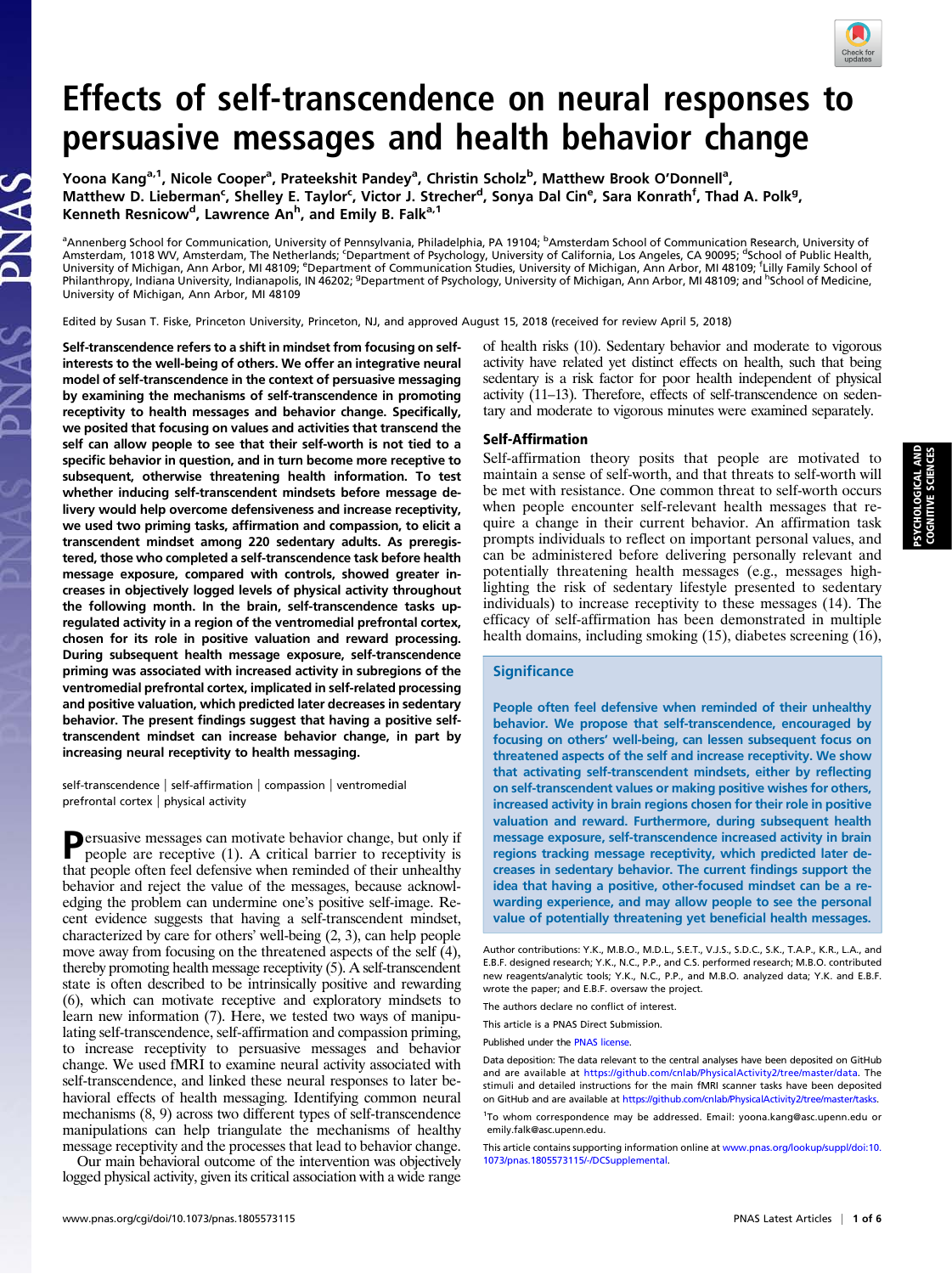and drinking behavior (17). In the domain of physical activity, affirmed individuals showed steeper declines in sedentary behavior compared with those unaffirmed throughout the month following a health intervention (5). In the present study, we extend previous research by examining the neural mechanisms of affirming self-transcendent values and linking this to subsequent neural receptivity to physical activity messages.

In previous work, reflecting on core values during an affirmation task recruited regions involved in processing reward and positive value (18), including the ventromedial prefrontal cortex (VMPFC) and ventral striatum (VS) (19), likely corresponding to the positive experience of processing information of personal value. Importantly, reflecting on self-transcendent values beyond self-enhancing interests tends to produce the most powerful affirmation effects on behavior change (20, 21). This suggests that self-transcendence may be one effective means of decreasing subsequent self-focused defensiveness that prevents receptivity to messaging.

In past research, receptivity to persuasive messages has been indexed within regions of the VMPFC that also track the selfrelevance and value of stimuli (5, 22, 23). As such, we hypothesized that following the affirmation priming task, we would observe increased activity in functionally defined regions of interest (ROIs), chosen for their role in self-relevance processing, including the VMPFC and posterior cingulate cortex (PCC) (24) during the subsequent message exposure. Furthermore, given evidence for the central role of positive valuation in social influence (25), we also examined parallel relationships between overlapping regions of the VMPFC implicated in valuation and behavior change.

#### Compassion Practice

Compassion practice involves making directed positive wishes for others by shifting attention from self-interests to the well-being of others. Compassion practice is associated with sympathetic responses to human suffering (26), positive interpersonal and intergroup attitudes (27), and prosocial behavior (28), but it has not been tested in the context of persuasive messaging and behavior change. We tested whether a compassion exercise, without having to bring specific personal values to mind as in affirmation, may also increase receptivity to health messages. Specifically, focusing on the well-being of others may diminish focus on the threatened aspects of the self (4) and, hence, the needs to protect the selfviews that often prevent receptivity to health information.

Neuroimaging studies of compassion practice have primarily focused on feelings of connection or empathic pain, and have yielded activity in regions associated with self- and social-related processing (MPFC) (29) and other regions associated with body awareness and empathy (30). We further suggest that making well-wishes for others can be an affectively positive and rewarding experience, and may engage brain regions implicated in positive value/reward [i.e., the VMPFC and VS (6)], similar to self-affirmation. As with affirmation, we also expected that compassion priming would allow people to see self-relevance and hence personal value in otherwise threatening health messages. As such, we hypothesized that as with affirmation, following the compassion task we would observe increased activity in the VMPFC (24) during message exposure.

#### The Present Study

The present study offers an integrative neural model of selftranscendence and message receptivity. We used two ways of manipulating self-transcendence to triangulate the basic underlying neural mechanisms of health message receptivity. The effect of reflecting on self-transcendent values of the highest importance (affirmation) and making positive wishes (compassion) on health message receptivity was compared with that of a control task that involved reflecting on self-enhancing values of the lowest importance to the participant. We preregistered and tested whether there would be increased neural activity in brain regions chosen for their role in positive value/reward (which we denote as  $VMPFC_{value}$  and  $VS_{value}$ ; defined by ref. 19) during affirmation and compassion practice compared with a control task. During subsequent message



Fig. 1. A conceptual model that specifies the effect of self-transcendence on behavior change.

exposure, we tested whether both affirmation and compassion priming would increase activity in brain regions chosen for their role in self-related processing (which we denote as the  $VMPFC_{self}$ and PCC<sub>self</sub>, defined by a functional localizer as detailed in *Meth*ods) and message-consistent behavior change (which we denote as the VMPFC<sub>behavior change</sub>, defined by ref. 5), which would subsequently predict increases in physical activity among sedentary adults (Fig. 1). We also examined brain activations implicated in positive valuation during message exposure (VMPFC<sub>value</sub>, VS<sub>value</sub>), given mounting evidence that self-related and value processes are difficult to dissociate in the VMPFC (31) and evidence that value to self may be key to successful persuasion (25).

#### Results

Neural Activity During Self-Transcendence Priming. To test whether self-transcendent priming elicited activity in brain regions chosen for their role in positive value and reward, we examined brain activity during the priming task for people who were randomly assigned to self-transcendent conditions (affirmation or compassion) each compared with the control condition. Within-subjects contrasts during priming tasks for all participants involved subtracting value-neutral everyday activity control trials from respective trials of interest for each condition (i.e., affirmation: highest value > everyday activity; compassion: well-wishes > everyday activity; control: lowest value > everyday activity) to control for low-level stimulus properties and processes such as reading and thinking about the future. Separate regression models compared neural activity within metaanalytically defined regions of interest implicated in positive value (19) ( $VMPFC_{value}$ ,  $VS_{value}$ ) across conditions. Activity in the VMPFC<sub>value</sub> was greater during the affirmation compared to the control task  $[\beta = 0.30, t(137) = 3.66, P < 0.001]$ . The compassion task also recruited greater VMPFC<sub>value</sub> activity compared to the control task [β = 0.29,  $t(96)$  = 2.92,  $P = 0.004$ ].  $VMPFC<sub>value</sub>$  activity did not differ during the affirmation vs. compassion tasks [β = −0.008,  $t(99) = -0.08$ ,  $P = 0.94$ ]. VS<sub>value</sub> activity did not differ during the affirmation vs. control  $\beta = 0.06$ ,  $t(137) =$ 0.75, P = 0.46], compassion vs. control  $\beta$  = 0.12,  $t(96)$  = 1.14, P = 0.26], or affirmation vs. compassion tasks  $\beta = -0.04$ ,  $t(99) = -0.37$ ,  $P = 0.71$ ].

Complementary whole-brain analyses identified positive clusters from six separate contrasts, including within-subjects affirmation, compassion, and control contrasts, and between-subjects affirma $tion$  > control, compassion > control, and compassion vs. affirmation contrasts. All three within-subjects contrasts for the affirmation, compassion, and control priming tasks (i.e., reflecting on one's highest values, wishing well for others, and reflecting on one's lowest values, respectively, compared with imagining everyday activities) produced neural activation in the VMPFC ( $P <$ 0.005,  $k = 243$ , corresponding to  $P < 0.05$ , corrected) (Fig. 2A–C). Next, we compared activity associated with each of the withinsubjects effects reported above between-participants in the affirmation, compassion, and control conditions. Although all three priming tasks engaged within-subjects activity in the VMPFC, this was even greater for the affirmation (Fig. 2D) and compassion (Fig. 2E) conditions compared with the control condition, consistent with our ROI analysis. VS activity was also greater for affirmation (Fig. 2D) and compassion (Fig. 2E) conditions compared with the control condition ( $P < 0.005$ ,  $k = 243$ , corresponding to  $P < 0.05$ , corrected). When the affirmation and compassion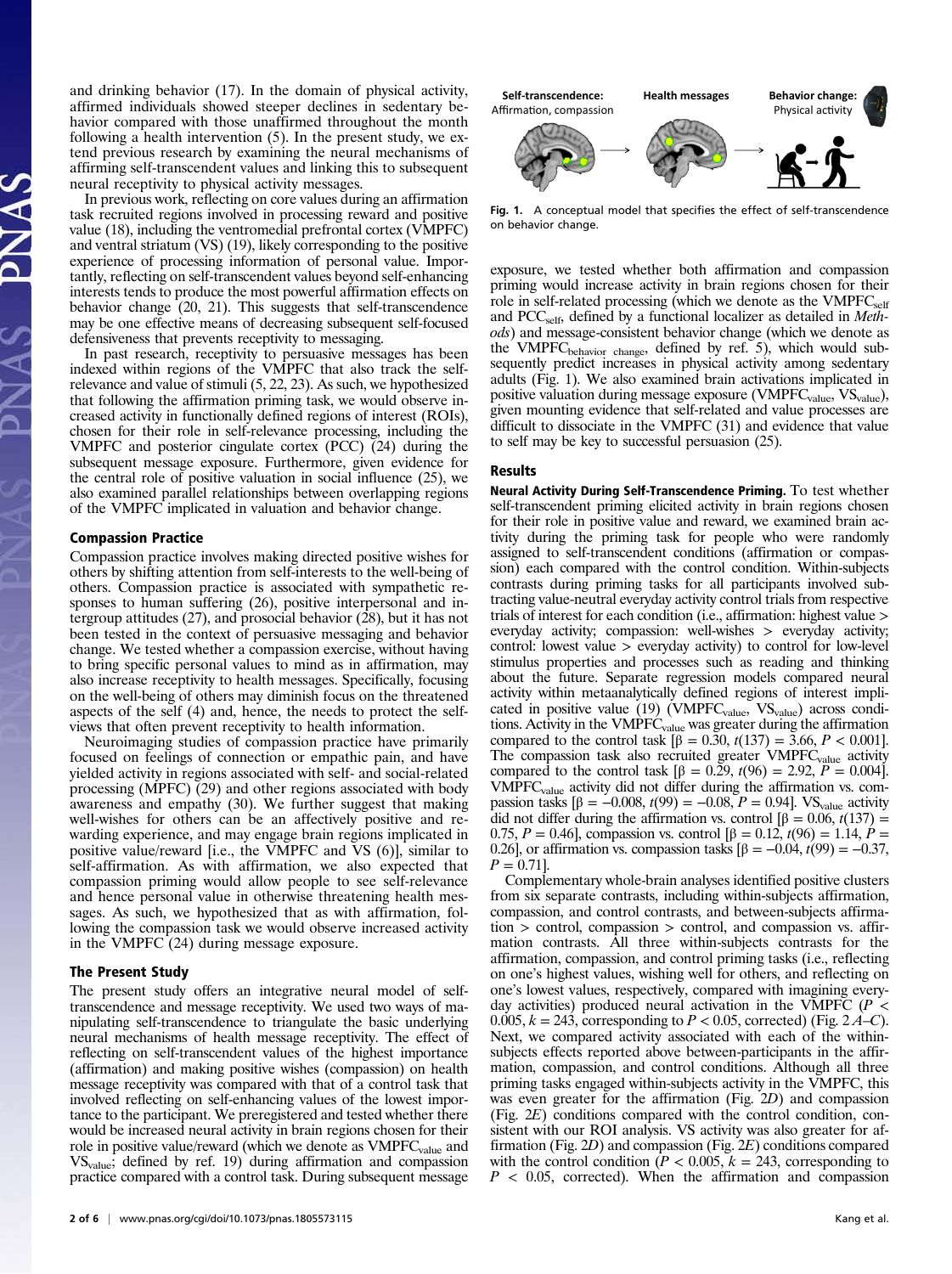

(Highest value > Everyday activity) (Well wishes > Everyday activity) (Lowest value > Everyday activity)



Fig. 2. Within-subjects contrasts of: (A) affirmation (highest value  $>$  everyday activity trials), (B) compassion (well-wishes > everyday activity trials), and (C) control (lowest value > everyday activity). Between-subjects contrast of: (D) affirmation  $>$  control conditions,  $(E)$  compassion  $>$  control conditions, and  $(F)$  compassion > affirmation conditions ( $P$  < 0.005,  $k = 243$ , corresponding to  $P < 0.05$ , corrected).

participants were directly contrasted, participants in the compassion condition, compared with their affirmation counterparts, recruited greater activity in the right temporal parietal junction (RTPJ)  $(P < 0.005, k = 243$ , corresponding to  $P < 0.05$ , corrected) during their assigned tasks (Fig.  $2F$ ). Whole-brain analysis results pooling the self-transcendence tasks (affirmation + compassion > control) also identified activity in the VMPFC, VS, and bilateral TPJ  $(P < 0.001$ , uncorrected) (*SI Appendix*[, Fig. S2 and Table S2\)](http://www.pnas.org/lookup/suppl/doi:10.1073/pnas.1805573115/-/DCSupplemental).

Effects of Self-Transcendence Priming on Neural Activity During Health Messages and Subsequent Mood. Next, we examined the effect of affirmation and compassion priming on neural activity during the health messages task within ROIs implicated in self-related processing (VMPFC $_{\rm self}$ , PCC $_{\rm self}$ ) based on our localizer, as well as an ROI in a subregion of the VMPFC (VMPFC<sub>behavior change</sub>) defined in previous work linking activity in this region to health behavior change across several studies (5, 22, 23, 31). During the health messages intervention, those who completed the affirmation task before health messages, compared with controls, showed greater activity within the VMPFC<sub>self</sub>  $[\beta = 0.23, t(137) = 3.06, P = 0.003]$ , marginally increased activity within the PCC<sub>self</sub>  $[\beta = 0.15]$ ,  $t(137) = 1.83, P = 0.07$ , and significantly greater activity in the VMPFC<sub>behavior change</sub>  $[\hat{\beta} = 0.28, t(137) = 3.32, P = 0.001].$ 

Participants in the compassion condition compared with controls also showed greater increases in activity within the  $VMPFC<sub>self</sub>$ [β = 0.23, t(96) = 2.22, P = 0.03] and VMPFC<sub>behavior change</sub> [β =  $(0.23, t(96) = 2.23, P = 0.03]$ , but did not differ in PCC<sub>self</sub> activity  $[β = 0.12, t(96) = 1.13, P = 0.26]$ . Neural responses during health messages did not differ across those in the affirmation and compassion conditions within the VMPFC<sub>self</sub> [ $\beta = 0.08$ ,  $t(99) = 0.81$ ,  $P = 0.42$ , PCC<sub>self</sub>  $\lbrack \beta = 0.08, t(99) = 0.82, P = 0.41 \rbrack$ , or VMPFC<sub>behavior change</sub> [β = 0.10, t(99) = 1.02, P = 0.31].

We also found significant condition effects on self-reported mood following the messages task, such that self-transcendent conditions (affirmation, compassion) predicted less-negative selfdirected mood (i.e., shame) after message exposure (*[SI Appendix](http://www.pnas.org/lookup/suppl/doi:10.1073/pnas.1805573115/-/DCSupplemental)*). These results were consistent with our hypothesis that both forms of self-transcendence priming may help overcome negative selffocus that prevents message receptivity and increase neural activity-associated behavior change during message exposure, especially within the VMPFC.

The Effect of Self-Transcendence on Changes in Physical Activity. Regression analyses tested effects of the affirmation and compassion priming tasks, compared to the control task, on changes in physical activity from baseline to postintervention controlling for baseline activity and demographic variables. Those who were affirmed showed greater increases than those in the control condition in average moderate/vigorous activity  $[β = 0.17, t(142) =$ 2.11,  $P = 0.04$ . Affirmation did not impact average changes in sedentary behavior  $[\beta = -0.07, t(142) = -0.90, P = 0.37]$ . Those who completed the compassion task, compared with those who completed the control task, showed increases in moderate/vigorous activity  $[\beta = 0.19, t(106) = 2.10, P = 0.04]$  and decreases in

sedentary behavior  $[\beta = -0.22, t(106) = -2.33, P = 0.02]$ . No difference was detected between the affirmation and compassion conditions in terms of changes in moderate/vigorous activity  $\beta$  = 0.02,  $t(99) = 0.19$ ,  $P = 0.85$ ] or sedentary behavior  $\beta = 0.15$ ,  $t(99) = 1.70$ ,  $P = 0.09$ , although the latter was marginally significant. Thus, we find that both forms of self-transcendence priming have positive effects on later health behavior change.

Neural Responses to Health Messages Predicted Later Changes in Physical Activity. Next, we tested whether activity in the ROIs that differed between affirmation or compassion compared with control conditions during the health messages task predicted later declines in sedentary behavior (Fig. 3) and increases in moderate to vigorous activity (*[SI Appendix](http://www.pnas.org/lookup/suppl/doi:10.1073/pnas.1805573115/-/DCSupplemental)*, Fig. S3), controlling for baseline activity and demographic variables. Across all conditions, activity in the  $VMPF\overline{C_{self}}$  during the health messages task was associated with marginal increases in moderate/vigorous activity  $[β = 0.14, t(152) = 1.78, P = 0.08]$  and significant decreases in sedentary behavior  $\beta = -0.17$ ,  $\bar{t}(152) = -2.12$ ,  $P =$ 0.04] (Fig.  $3A$ ). PCC<sub>self</sub> activity was associated with a marginal increase in moderate/vigorous activity  $[β = 0.16, t(152) = 1.92,$  $P = 0.06$ , but not with sedentary activity  $\left[\beta = -0.06, t(152)\right]$  $-0.73$ ,  $P = 0.47$ ] (Fig. 3B). Activity in the VMPFC<sub>behavior change</sub> during the health messages task predicted subsequent increases in moderate/vigorous activity  $[β = 0.16, t(152) = 2.04, P = 0.04]$ , as well as greater decreases in sedentary behavior  $[β = -0.19]$ ,  $t(152) = -2.43$ ,  $P = 0.02$  (Fig. 3C). This triangulates the effects of different forms of self-transcendence manipulations, and replicates prior work demonstrating that VMPFC activation during persuasive messages can predict later behavior change.

We did not observe any interactions between condition and activity within our ROIs in predicting behavior change ( $Ps > 0.20$ ) ([SI Appendix](http://www.pnas.org/lookup/suppl/doi:10.1073/pnas.1805573115/-/DCSupplemental), Fig. S7), and observed largely parallel results to the models above when controlling for participants' self-reports of attitudes, intentions, self-efficacy, and mood ([SI Appendix](http://www.pnas.org/lookup/suppl/doi:10.1073/pnas.1805573115/-/DCSupplemental)). Additionally, we ran models with ROIs in brain regions chosen for their role in counterarguing and positive valuation, and found positive associations between brain activity associated with valuation and behavior change ([SI Appendix](http://www.pnas.org/lookup/suppl/doi:10.1073/pnas.1805573115/-/DCSupplemental)). We also explored the overlap between ROIs chosen for their roles in self-related processing and value during the health messages task ([SI Appendix](http://www.pnas.org/lookup/suppl/doi:10.1073/pnas.1805573115/-/DCSupplemental)), given mounting evidence for the importance of message value to self in promoting behavior change (25). Furthermore, path analyses revealed that neural activity during the priming task influ-enced activity during the messages task ([SI Appendix](http://www.pnas.org/lookup/suppl/doi:10.1073/pnas.1805573115/-/DCSupplemental), Fig. S5). Finally, whole-brain analyses of the health messages task identified areas associated with later behavior change, including the VMPFC ([SI Appendix](http://www.pnas.org/lookup/suppl/doi:10.1073/pnas.1805573115/-/DCSupplemental), Fig. S6).

## Discussion

The current study presents an integrative model of self-transcendence by testing its effects on brain activity, neural receptivity to subsequent health messages, and objectively logged subsequent behavior change. We experimentally manipulated exposure to two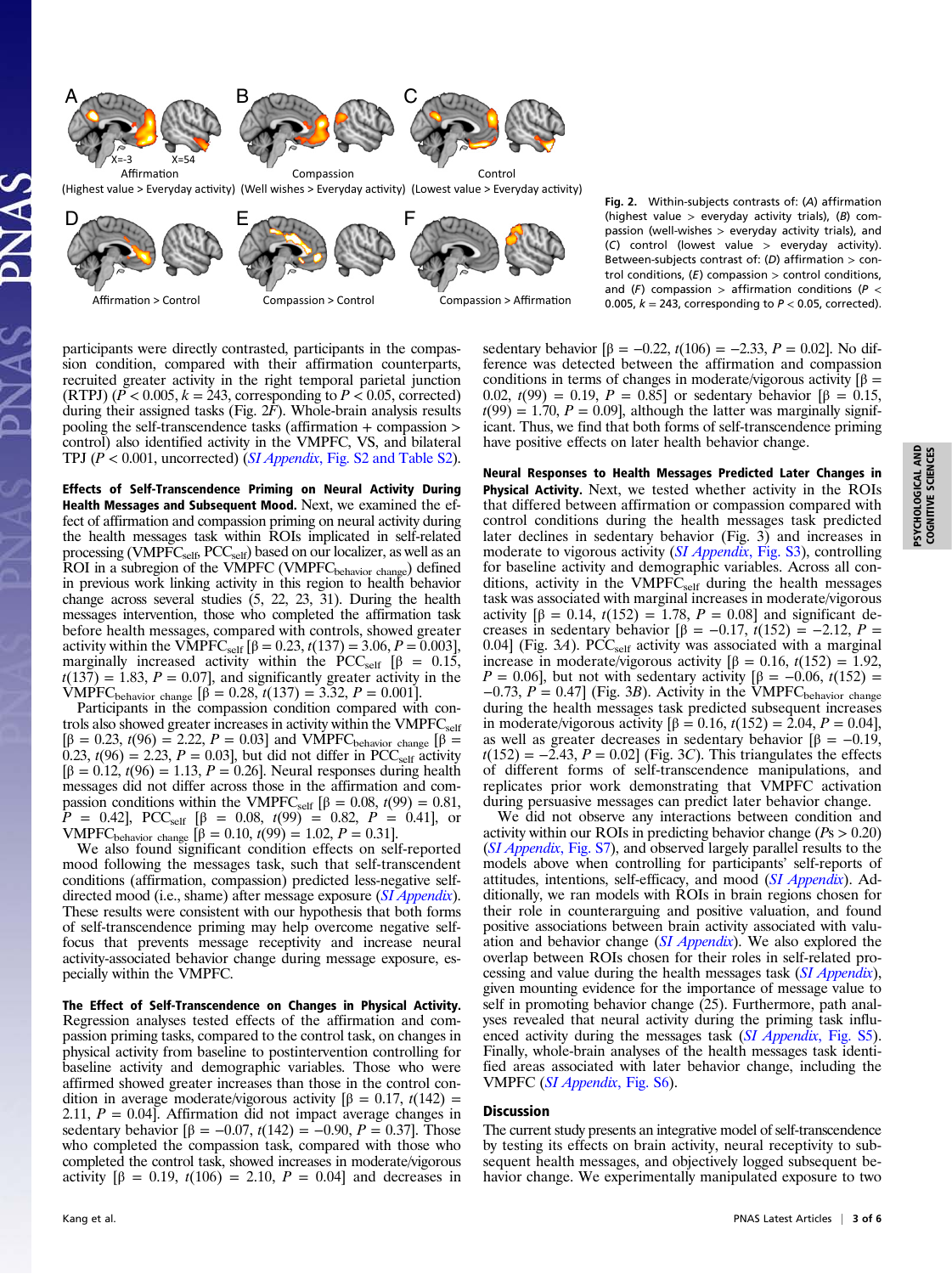

Fig. 3. Changes in sedentary behavior from baseline to endpoint visit predicted by activity during health message exposure in the primary ROIs, including (A) VMPFC<sub>self</sub>, (B) PCC<sub>self</sub>, (C) VMPFC<sub>behavior change, and</sub> (D) VMPFCvalue.

interventions designed to prime a self-transcendent mindset, including a self-transcendent value affirmation manipulation and a compassion intervention that is independent of personal values. Affirmation and compassion practice, compared with a control activity, led to message-consistent changes in physical activity among sedentary adults throughout the month following the health messages intervention. The affirmation and compassion tasks, compared with the control task, produced similarly robust patterns of activation within neural regions previously associated with positive valuation/reward, consistent with the idea that selftranscendence involves positive value/reward-related processes. During the subsequent health messages intervention, participants in both the affirmation and compassion conditions produced comparably greater activity in the  $VMPFC_{self}$ , relative to controls, identified by our localizer as engaging in self-related processes, and VMPFC<sub>behavior change</sub>, which predicted message-consistent changes in physical activity a month later. Despite the reduced power due to a smaller sample size, the compassion manipulation produced similar effects to affirmation, indicating the robustness of the self-transcendence effect.

The present findings replicate and substantially extend previous findings on the effect of self-affirmation on increased receptivity and behavior change (14). Furthermore, the present data offer initial evidence that compassion practice, an intervention that focuses on self-transcendence, may also promote openness to potentially threatening yet beneficial health information. Indeed, compassion training has been associated with various health benefits  $(32)$ , and the effect of self-transcendence processing on receptivity to health behavior change may underlie some of these effects.

The common engagement of activity within regions associated with reward/positive value across affirmation and compassion priming offers a window into one key component of success across two different ways of accessing self-transcendence. A growing body of research suggests that some reward-related regions are responsive to safety, and dampen threat-related neural activity in response to detecting safety signals (33, 34). Reward and safety signals can in turn motivate more exploration, learning, and memory formation (7). Thus, it is possible that selftranscendence primes openness to new information by activating such a positive reward stance, which allows for a nondefensive, open-hypothesis testing mindset. In this way, messages that might otherwise pose a threat to self-worth can be received and retained more effectively. However, manipulations of reward processing alone tend to not produce the same effects as selfaffirmation (35) or compassion (36) tasks, suggesting that selftranscendence likely involves additional critical components, such as reduced focus on the threatened aspects of the self (4), increased other-focus (29), or decreased self/other distinctions (37). As such, the combination of other focus and reward may be particularly effective in reducing subsequent self-focused defensiveness and promoting message receptivity.

To this end, in an exploratory whole-brain analysis, we observed increased activity during the self-transcendence (affirmation and compassion) vs. control tasks in the bilateral TPJ, and this effect was further associated with behavior change ([SI](http://www.pnas.org/lookup/suppl/doi:10.1073/pnas.1805573115/-/DCSupplemental) Appendix[, Fig. S2\)](http://www.pnas.org/lookup/suppl/doi:10.1073/pnas.1805573115/-/DCSupplemental). Given the TPJ's role in other-focused social cognition, especially during mentalizing (38), these results suggest that self-transcendence priming may increase otherfocused processing (in addition to reward) during the priming, which subsequently allows people to experience otherwise threatening messages as more self-relevant and hence valuable. Notably, although activation in the bilateral TPJ was greater for both self-transcendence tasks compared with the control condition, TJP activity was even stronger for compassion, with a whole-brain search for regions differentiating affirmation and compassion tasks showing greater activity in the RTPJ for compassion compared with affirmation (Fig. 2F). Greater engagement of the RTPJ activity during compassion compared with affirmation is consistent with explanations for the putative psychological processes underlying compassion practice, which is explicitly other-focused, versus affirmation, which is not necessarily explicitly focused on the well-being of others.

During subsequent message exposure, self-transcendence priming also resulted in significantly greater activity in a subregion of the VMPFC associated with self-relevance, as defined by our functional localizer. Building on past results that have suggested links between the VMPFC and behavior change (5, 22, 23), the present investigation offers more confidence in this link by providing a substantially larger (and hence better powered), preregistered test of this link, using a targeted, independent functional localizer task. Of the two functionally localized self-relevance ROIs, the link between PCCself activity and behavior change was weaker than that of the VMPFC<sub>self</sub> following both affirmation and compassion priming. This finding of weaker links with the PCC is consistent with past research connecting brain activity in the VMPFC, and less robustly in the PCC, to health behavior change (23). One possibility is that the VMPFC may be responsible for evaluating self-relevance of specific contexts (e.g., a specific health behavior), whereas the PCC may be involved with more general and abstract evaluation of the self (39).

Another possibility is that the VMPFC in this context is more centrally involved in computing the value to oneself (or possibly self/value integration). In line with this view, across the two types of self-transcendence priming we observed consistency such that the affirmation and compassion priming both increased subsequent neural activity in a region associated with positive valuation (i.e.,  $VMPFC_{value}$ ) during message exposure ([SI Appendix](http://www.pnas.org/lookup/suppl/doi:10.1073/pnas.1805573115/-/DCSupplemental)). This may suggest that seeing value in a message can be primed by different forms of self-transcendence manipulations. Supporting this view, an exploratory whole-brain analysis revealed that neural regions associated with later behavior change included other positive value/reward-related brain regions (VMPFC, VS, ventral tegmental area) (SI Appendix[, Fig. S6\)](http://www.pnas.org/lookup/suppl/doi:10.1073/pnas.1805573115/-/DCSupplemental), and the region of the VMPFC at the intersection of our self and value ROIs was ro-bustly associated with behavior change ([SI Appendix](http://www.pnas.org/lookup/suppl/doi:10.1073/pnas.1805573115/-/DCSupplemental)). Moreover, although the present study was not designed to disambiguate the potential role of self-relevance and positive valuation/reward in predicting behavior change, both processes are likely involved in perception of subjective value in health messages (e.g., "This message is valuable to me."). Consistent with this idea, we found that the overlapping neural region between functionally defined self and value ROIs during message exposure was significantly associated with behavior change, and that the effects of activity defined using purely the self-task or purely the value tasks become nonsignificant when controlling for activity in the self/value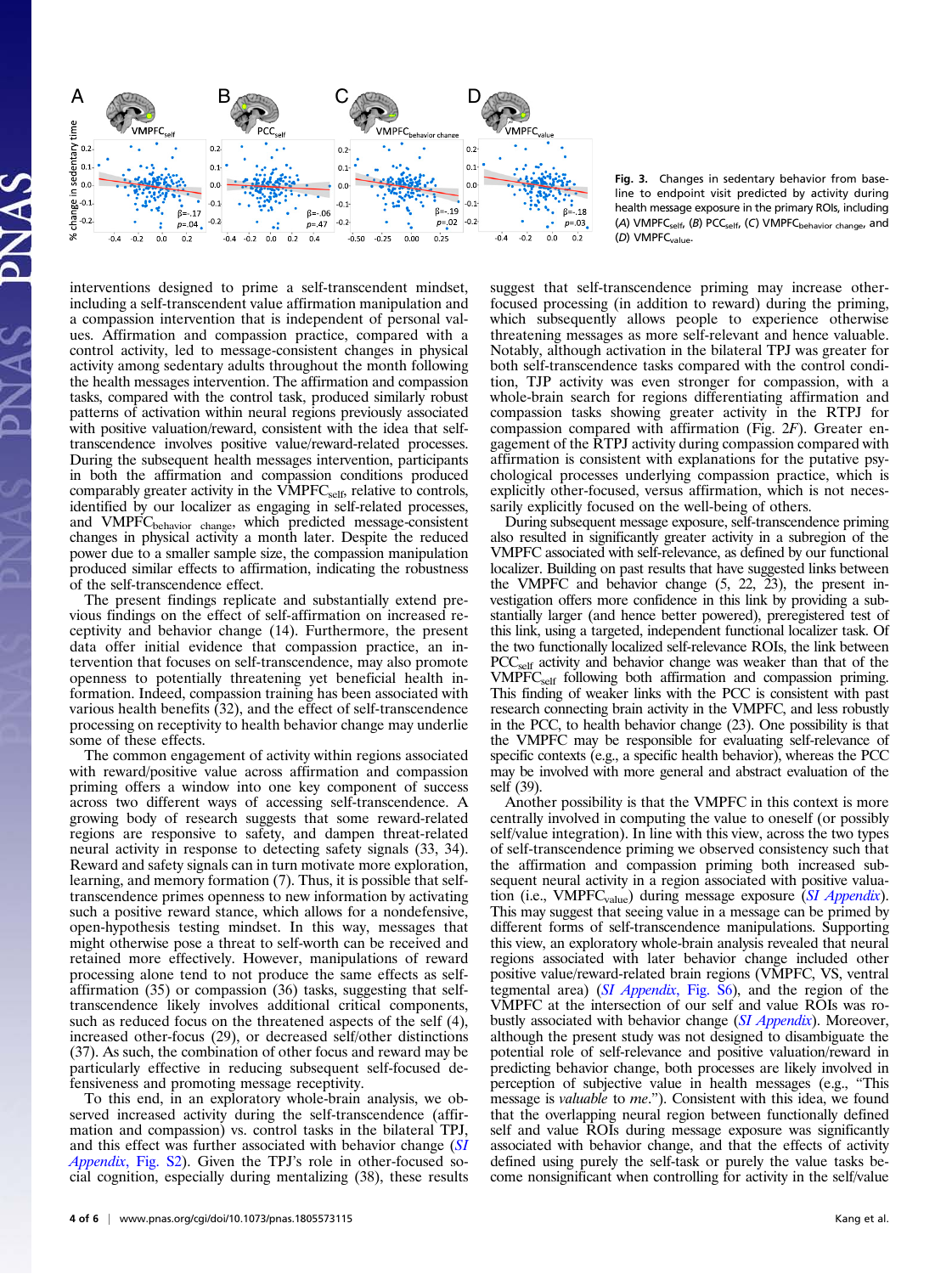overlapping region ([SI Appendix](http://www.pnas.org/lookup/suppl/doi:10.1073/pnas.1805573115/-/DCSupplemental)). Furthermore, the region of the VMPFC<sub>behavior change</sub> most commonly associated with behavior change in past studies (5, 22, 23, 31) is at the border of brain regions implicated in self-related and value processing. This highlights the importance of considering not only self-relevance but also self and value integration in the effectiveness of health messaging.

The control task used in the present study involved reflecting on the lowest ranked values. This approach is extensively used in the affirmation literature (5, 21), and is particularly advantageous in a neuroimaging environment as it provides a tight between-subjects control for features unrelated to core interests. However, even reflecting on the lowest ranked values may have been affirming for some participants, which may explain the whole-brain activation in reward-related regions observed during the control task (although this was still significantly less, on average, than in the selftranscendent groups). Similarly, to the extent that participants in the control condition did show heightened activity in brain regions chosen for their role in self-relevance and message receptivity during message exposure, they showed greater behavior change ([SI Appendix](http://www.pnas.org/lookup/suppl/doi:10.1073/pnas.1805573115/-/DCSupplemental)). As such, this control condition represents a conservative test of our hypotheses. Finally, because individual differences in the VMPFC across conditions predicted behavior change, differences in neural receptivity may have utility in designing individually tailored health interventions. For example, future research might establish whether measuring neural responses to health messages following affirmation, compassion, or other interventions, may indicate which is most likely to produce behavior change for specific individuals.

The current study extends previous research linking brain activity to health behavior change and elucidates core mechanisms associated with self-transcendence and subsequent receptivity to persuasive messaging. Our results highlight significant activations within the VMPFC, particularly at the intersection of regions identified based on their roles in processing self-relevance and value of stimuli during health messaging as key links to behavior change.

#### Methods

Hypothesis Preregistration, and Data Availability. Before data collection, we preregistered study hypotheses and analysis plans (<https://osf.io/7whpz>) relevant to ROIs implicated in positive value/reward processing (VMPFC, VS) during affirmation and compassion priming, and in brain regions localized using a self-related processing task (VMPFC, PCC) during subsequent health messaging ([SI Appendix](http://www.pnas.org/lookup/suppl/doi:10.1073/pnas.1805573115/-/DCSupplemental)).

Participants. We recruited sedentary and obese/overweight adults who are most likely to be defensive in response to health messages ( $n = 220$ ; mean age = 33.75 y, SD = 11.62; 144 females; 96 Black, 86 White, 16 Asian, 9 His-panic, 13 Other) ([SI Appendix](http://www.pnas.org/lookup/suppl/doi:10.1073/pnas.1805573115/-/DCSupplemental), Table S1). Participants with usable data were included in final behavioral outcome analyses ( $n = 184$ ), neural outcome analyses ( $n = 175$ ), and analyses linking neural and behavioral outcomes ( $n =$ 159) ([SI Appendix](http://www.pnas.org/lookup/suppl/doi:10.1073/pnas.1805573115/-/DCSupplemental)). The study was approved by the University of Pennsylvania Institutional Review Board. All participants provided informed consent.

Procedure. Participants visited the laboratory for the baseline appointment (T1), an fMRI intervention appointment (T2) ∼10 d later (mean = 9.60 d, SD = 5.00), and an endpoint appointment (T3) ∼1 mo after T2 (mean = 34.91 d,  $SD = 2.79$  (Fig. 4).

At T1, all participants provided informed consent, completed value ranking for the affirmation task, and performed the baseline accelerometer calibration ([SI Appendix](http://www.pnas.org/lookup/suppl/doi:10.1073/pnas.1805573115/-/DCSupplemental)). Participants continued to wear the accelerometers for the baseline period between T1 and T2, and for the postintervention period between T2 and T3. At the T2 fMRI appointment, participants were randomly assigned to one of three conditions: (i) affirmation ( $n = 88$ ), (ii) compassion  $(n = 44)$ , or (iii) control (n = 88). Depending on their condition, participants completed one of three priming tasks (affirmation, compassion, or control task), followed by completing a health messages intervention task in the fMRI scanner. From T2 to T3, the priming and health messages were reinforced via daily mobile text messages. Each day, participants received two messages one after another, consisting of an affirmation/compassion/control priming and a health message, drawn from the corresponding fMRI tasks. At T3, participants returned accelerometers and were debriefed, paid, and thanked for their



Fig. 4. A schematic illustration of the study timeline.

participation. Self-report measures were embedded among other surveys not reported here using an online survey tool (Qualtrics). Scanner tasks were presented using PsychoPy2 (40). In-scanner responses were collected using a four-button response device attached to each participant's right wrist.

#### Measures.

Physical activity. The primary behavioral outcome was change in objectively measured levels of physical activity as recorded by wrist-worn triaxial ac-celerometers ([SI Appendix](http://www.pnas.org/lookup/suppl/doi:10.1073/pnas.1805573115/-/DCSupplemental)). Accelerometer data were collected throughout the entire duration of the study using an accelerometer worn on the left wrist. Following the procedure from Falk et al. (5), we defined sedentary and moderate/vigorous cut points according to measurements taken during the T1 laboratory baseline calibration ([SI Appendix](http://www.pnas.org/lookup/suppl/doi:10.1073/pnas.1805573115/-/DCSupplemental)).

Demographics and self-report measures. At the end of T1, participants reported their age, sex, ethnicity, and years of education. The ethnicity variable was converted into a binary variable indicating black (the majority of the current sample) vs. nonblack status. Participants in the affirmation, compassion, and control conditions did not significantly differ with respect to age, sex, ethnicity, or education ( $Ps > 0.15$ ). Participants also completed self-reports assessing individual differences in health behavior and mood ([SI Appendix](http://www.pnas.org/lookup/suppl/doi:10.1073/pnas.1805573115/-/DCSupplemental)).

fMRI Scanner Tasks. At the T2 fMRI appointment, participants were randomly assigned to complete one of three priming tasks: affirmation, compassion, or control (Fig. 4) (task timing identical between conditions). During the affirmation (control) task, participants reflected on their highest (lowest) ranked values determined at T1. During the compassion task, participants made positive well-wishes for others. Following the priming task, all participants completed the health messages intervention task that presented messages encouraging physical activity and discouraging sedentary behavior. Finally, participants completed an independent self-localizer task designed to functionally locate brain ROIs associated with self-relevance processing, and a counterarguing localizer. See [SI Appendix](http://www.pnas.org/lookup/suppl/doi:10.1073/pnas.1805573115/-/DCSupplemental) for the full descriptions of fMRI tasks.

Analysis Plan. A series of models tested the hypothesized effects of selftranscendence on neural activity during health message exposure and behavior change. All analyses controlled for demographic variables, and models predicting behavior change controlled for baseline activity levels.

fMRI data acquisition, preprocessing, and modeling. Fixed-effects models of the priming tasks (affirmation, compassion, control) were constructed using a single boxcar function for each block with two block types (value/wish, control). For the affirmation/control task, a contrast between blocks in which people were affirmed with the highest (affirmation condition) or lowest (control condition) values vs. thinking about value-neutral everyday activities was used. For the compassion task, a contrast between blocks in which people made wishes for people (well-wishes) vs. wishes for everyday activities was used.

The health messages task was modeled including regressors for each message type (why to be less sedentary and more active, how to be less sedentary and more active, risk messages about health, why to perform other daily activities, how to perform other daily activities, risk messages about other daily activities) and the corresponding response periods. A contrast was computed for each participant by averaging across the 30 health messages of different types, and comparing parameter estimates of activity during those messages to rest. For all tasks, second-level random-effects models were constructed by averaging across participants and were submitted to a further ROI analysis described below. ROI analyses. During the priming tasks, we examined ROIs associated with

positive valuation (denoted as VMPFC<sub>value</sub>, VS<sub>value</sub>) (19). During the health